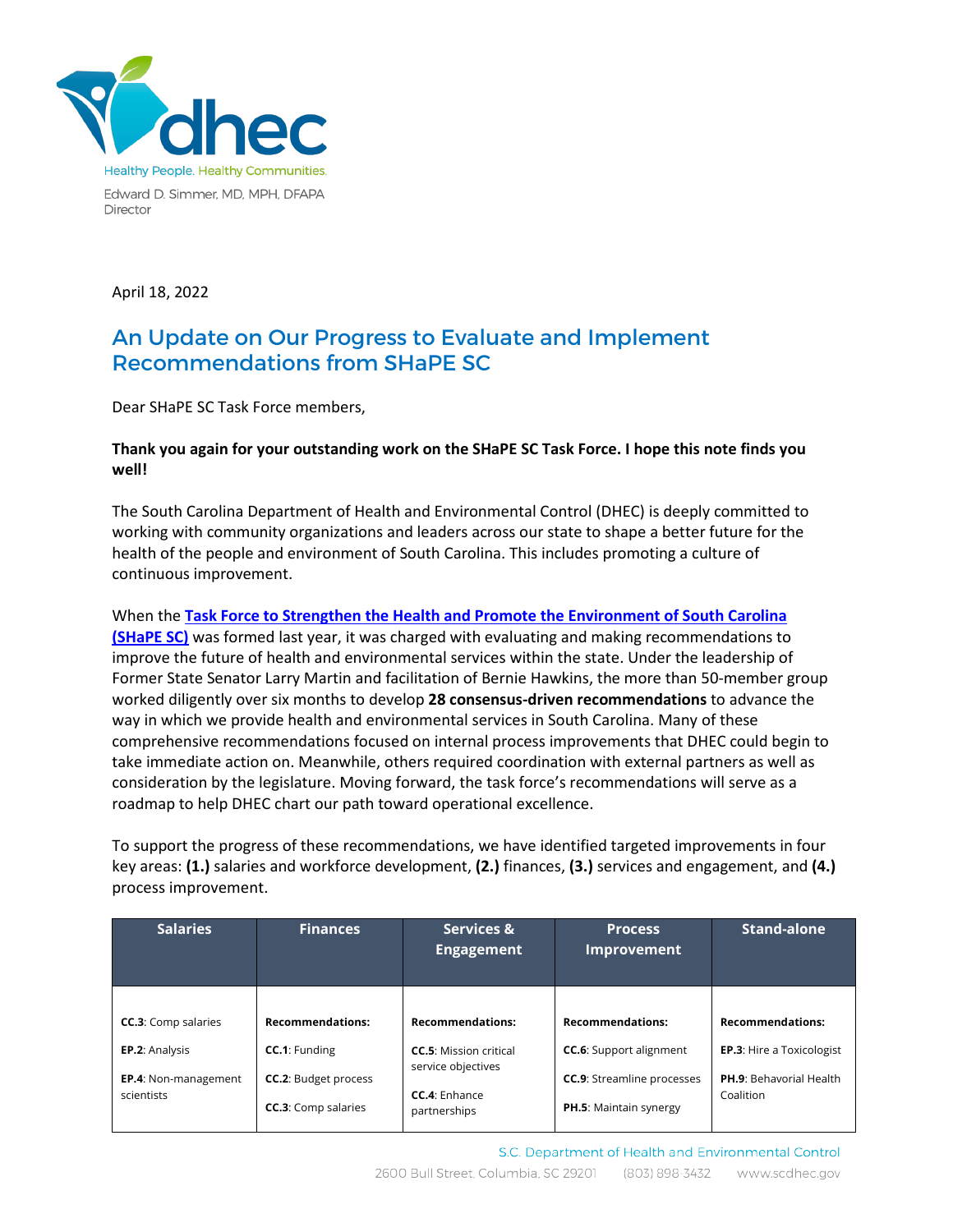|                                                                              | <b>CC.8:</b> Financial reports<br>EP.1: Unfunded<br>mandates | <b>CC.7:</b> Communications<br>with General Assembly<br><b>BH.1: Addressing stigma</b><br>with behavioral health<br><b>BH.2:</b> Integrate primary<br>and behavioral health<br><b>BH.7:</b> Information sharing<br>PH.1: Supplement with<br>partners<br>PH.3: County government<br>PH.4: Interagency<br>coordination | PH.6: Preserving<br>efficiencies | <b>PH.2: Communications</b><br>between Public Health<br>Regions and Central<br>Office |  |  |  |  |
|------------------------------------------------------------------------------|--------------------------------------------------------------|----------------------------------------------------------------------------------------------------------------------------------------------------------------------------------------------------------------------------------------------------------------------------------------------------------------------|----------------------------------|---------------------------------------------------------------------------------------|--|--|--|--|
| <b>No DHEC Action Required</b>                                               |                                                              |                                                                                                                                                                                                                                                                                                                      |                                  |                                                                                       |  |  |  |  |
| BH.3: Coordinate federal DMH and DAODAS Substance Use Disorder (SUD) funding |                                                              |                                                                                                                                                                                                                                                                                                                      |                                  |                                                                                       |  |  |  |  |
| BH.4: Expanding behavioral health services in jails and prison               |                                                              |                                                                                                                                                                                                                                                                                                                      |                                  |                                                                                       |  |  |  |  |
| <b>BH.5:</b> Invest in DMH and SUD workforce                                 |                                                              |                                                                                                                                                                                                                                                                                                                      |                                  |                                                                                       |  |  |  |  |
| <b>BH.6:</b> Availability of diversionary courts                             |                                                              |                                                                                                                                                                                                                                                                                                                      |                                  |                                                                                       |  |  |  |  |

## *As part of this effort, DHEC has currently:*

- **Launched listening sessions between the director and our regional teams** to receive feedback on how we can better engage our regional teams and others in agency decision-making, including strategic planning. Sessions are ongoing.
- **Conducted a cross-agency salary analysis for mission critical positions.** This analysis was used to help determine our past two years of budget requests to better fund salaries within the agency. Also, in 2021, DHEC requested and received additional funding for salary increases for select, mission critical classifications (\$2.7M) to begin the process of addressing non-competitive salaries. In addition, the agency recently submitted a budget request seeking \$13.7M to continue addressing critical, high-turnover, and low-paid positions in the upcoming year.
- **Submitted a \$153,285,560 budget request for FY23,** prioritizing our workforce, infrastructure, and core services. This year's request reflects our renewed focus on investments aimed at ensuring DHEC can continue to operate the environmental protection, healthcare quality, and public health services required by law and needed to ensure the current and future health and prosperity of our state and its people. This includes funding for a new state health and environmental laboratory and for several environmental programs that have been impacted by decreased federal funding in the face of emerging issues which require support. It also includes funding for 82 Full-Time Employee positions to support core program areas, mostly in the Environmental area. The request is currently being considered by the General Assembly.